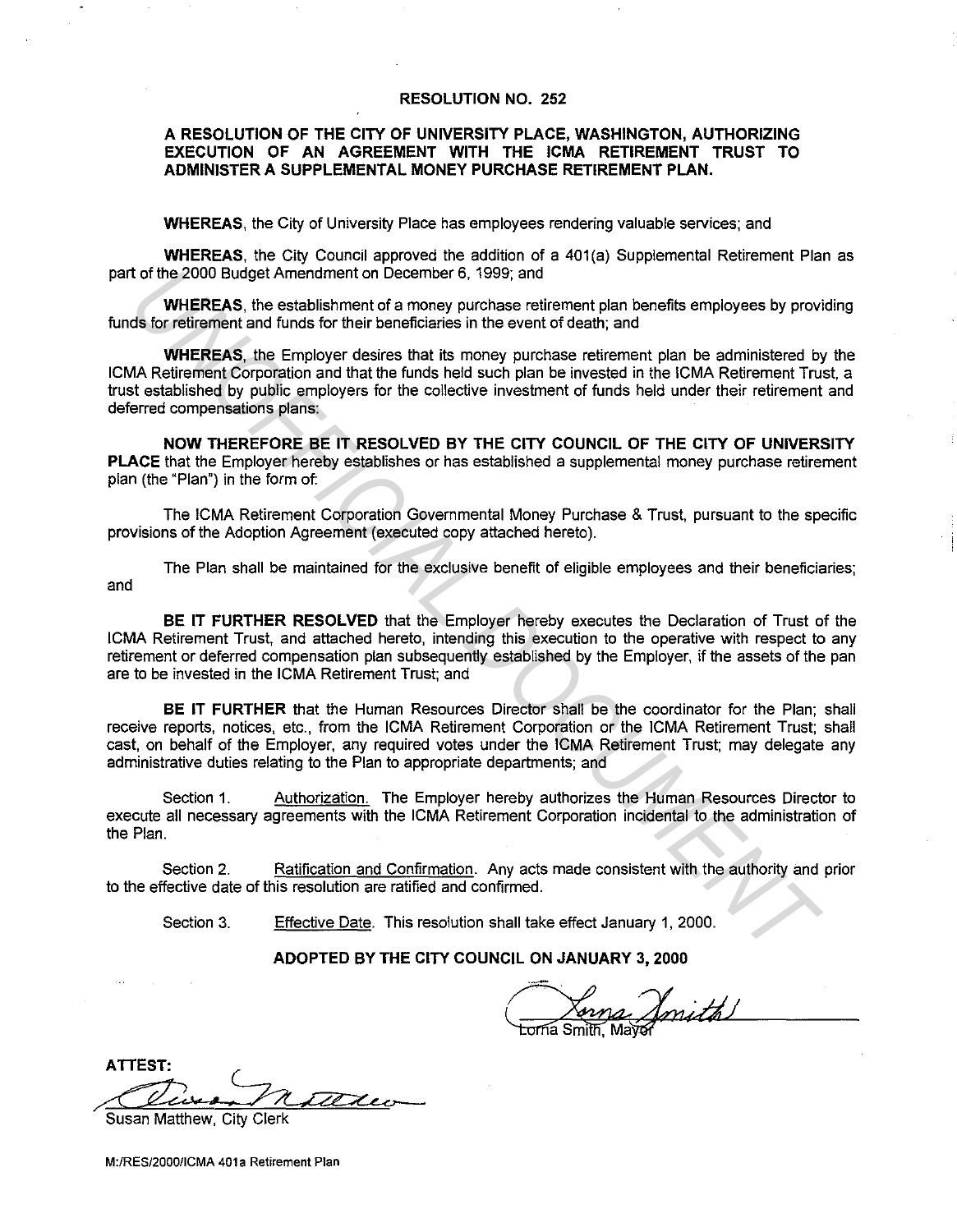### DECLARATION OF TRUST

#### OF

### ICMA RETIREMENT TRUST

# ARTICLE I. NAME AND DEFINITIONS

Section 1.1 Name: The name of the trust created hereby is the ICMA Retirement Trust.

- Section 1.2 Definitions: Wherever they are used herein, the following terms shall have the following respective meanings:
	- (a) By-laws. The by-laws referred to in Section 4.1 hereof, as amended from time to time:
	- fb) Deferred Compensation Plan. A deferred ccmpensation plan established an maintained by a Public Employer for the purpose of providing retirement incom and other deferred benefits to its employees in accordance with the provisio of section 457 of the Internal Revenue Code.
	- (cl Employees. Those employees who participate in Qualified Plans and/or Deferre Compensation Plans.
- (d) Employer Trust. A trust created pursuant to an agreement between RC and . Public Employer, or an agreement betweer: RC and\_a Public Employer fo administrative services that is not a trust, in either case for the purpose o investing and administering the funds set aside by such Employer in connection with its Deferred Compensation agreements with its employees or it connection with its Qualified Plan. **EXECUTE 1. NAME AND DEFINITIONS**<br> **EXECUTE: I.1 Name:** The name of the trust created hereby is the ICMA Retirem<br> **Section 1.2 Definitions:** Wherever they are used herein, the following terms is<br>
following respective mea
	- (e) Investment Contract. A non-negotiable contract entered into by the Retiremen Trust with a financial institution that provides for a fixed rate of return or investment.
	- "(f) ICMA. The International City/County Management Association.
	- (g) ICMA Trustees. Those Trustees elected by the Public Employers in accordanct with the provisions of Section 3.1(a) hereof, who are also members or formemembers of the Executive Board of ICMA.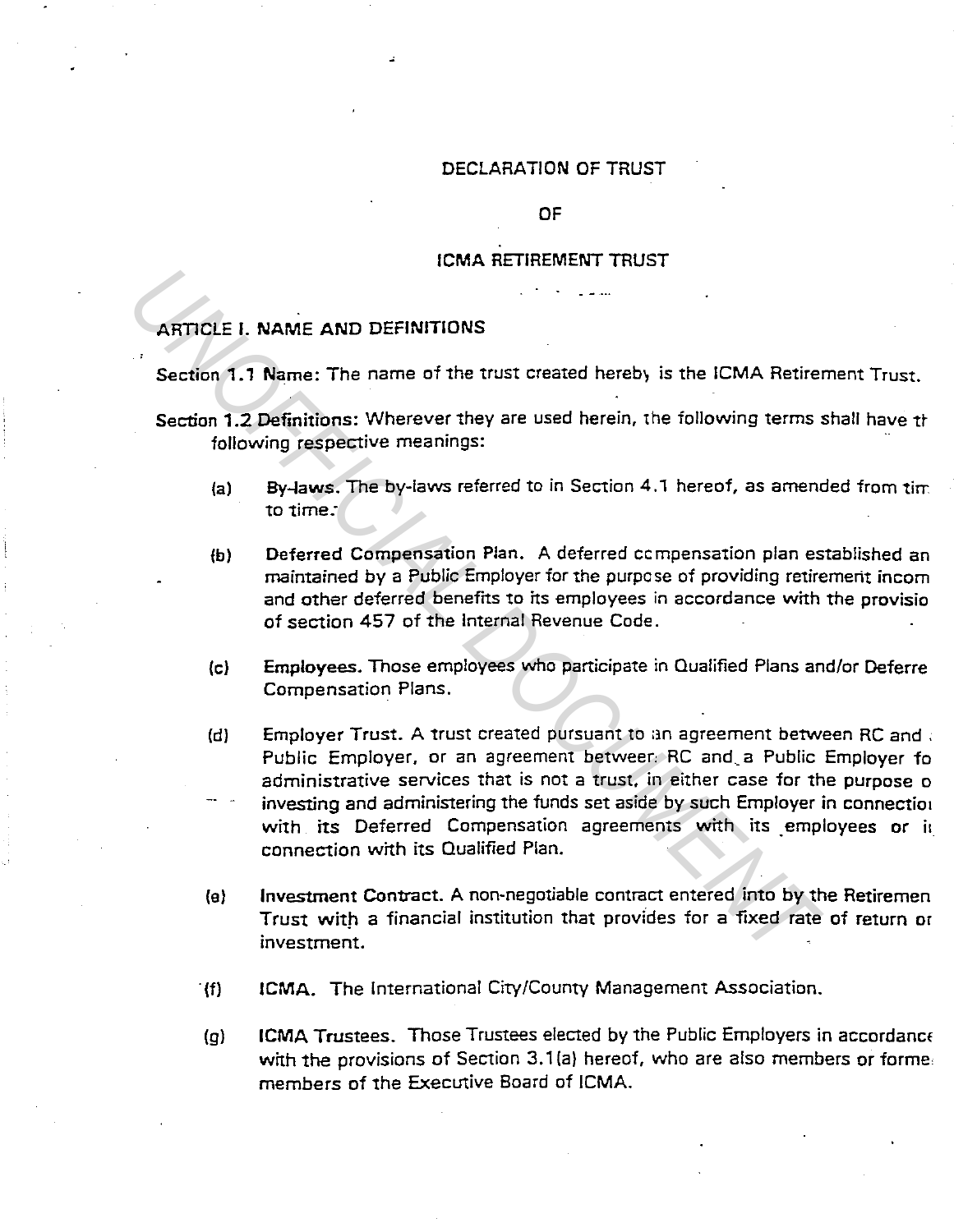- $(h)$ RC Trustees. Those Trustees elected by the Public Employers who, accordance with the provisions of Section 3.1 {a) hereof, are also members former members of the Board of Directors of RC.
- (i) Internal Revenue Code. The Internal Revenue Code of 1986, as amended.
- $(i)$ Investment Adviser. The Investment Adviser that enters into a contract wi the Retirement Trust to provide advice with respect to investment of the Tru Property.
- $(k)$ Portfolios. The separate commingled pools of investment established by the Investment Adviser to the Retirement Trust, under the supervision of the Trustees, for the purpose of providing investments for the Trust Property.
- (I) Public Employee Trustees. Those Trustees elected by the Public Employer who, in accordance with the provision of Section 3.1 (a) hereof, are full-tim. employees of Public Employers.
- (m) Public Employer Trustees. Public Employers who serve as trustees of th Qualified Plans or Deferred Compensation Plans.
- (n) Public Employer. A unit of state or local government, or any agency c instrumentality thereof, that has adopted a Deferred Compensation Plan or , Qualified Plan and has executed this Declaration of Trust.
- (o) Qualified Plan. A plan that is sponsored by a Public Employer for the purpose of providing retirement income to its employees and that satisfies the qualification requirements of Section 401 of the Internal Revenue Code.
- (pl Public Employer Trust. A trust that is established by a Public Employer ir connection with its Qualified Plan and that satisfies the requirements of Sectior 501 of the Internal Revenue Code, or a trust established by· a Public Employe in connection with its Deferred Compensation Plan and that satisfies the requirements of Section 457(b) of the Internal Revenue Code. **IDENTIFY THE SETTE INTERT ADVISE THE STATE AND THE SET AND THE PROPERTY.**<br> **UNOFFICIAL DEFECT TO A PERCEFER AND THE SET AND THE SET AND THE SET AND THE STATE THE STATE THE STATE THE SET AND THE STATE THE STATE THE STATE T** 
	- $(q)$ RC. The International City Management Association Retirement Corporation.
	- $(r)$ Retirement Trust. The Trust created by this Declaration of Trust...
	- (sl Trust Property. The amounts held in the Retirement Trust as provided in Section 2.3. The Trust Property shall include any income resulting from the investment to the amounts so held.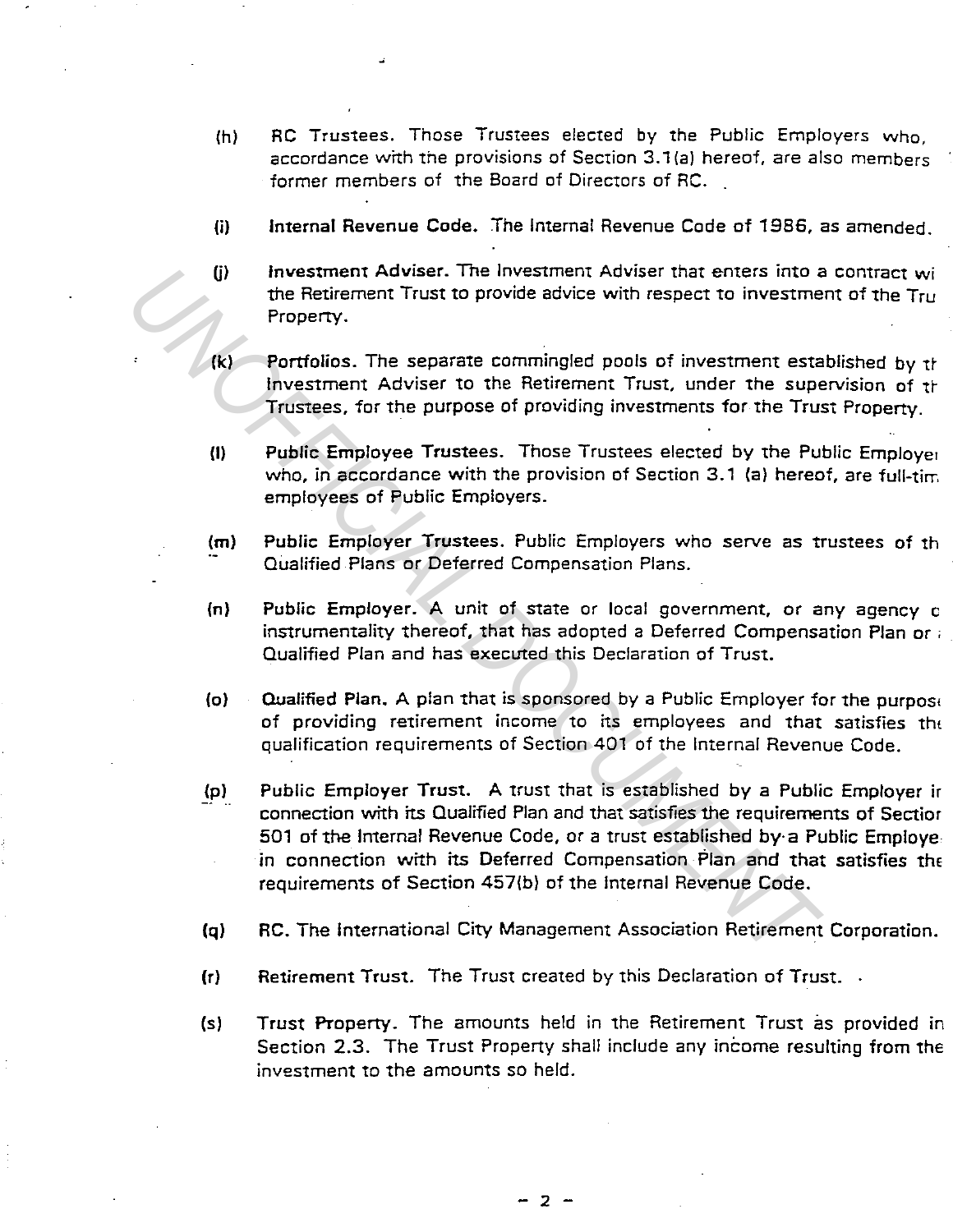(t) Trustees. The Public Employee Trustees, ICMA Trustees and RC Truste elected by the Public Employers to serve as members of the Board of Truste of the Retirement Trust.

# ARTICLE II. CREATION AND PURPOSE OF THE TRUST; OWNERSHIP OF TRUST PROPERT

Section 2.1 Creation: (a) The Retirement Trust was created by the execution of th Declaration of Trust by the initial Trustees and Public Employers and is establishe with respect to each participating Public Employer by adoption of this Declaration  $\epsilon$ Trust.

{b) The Retirement Trust is hereby expressly made a part of the appropriate Qualifie Plan or Deferred Compensation Plan of each Public Employer that executes or ha executed this Declaration of Trust.

Section 2.2 Purpose and Participation: (a) The purpose of the Retirement Trust is to provid for the commingled investment of funds held by the Public Employers in connectio with their Deferred Compensation and Qualified Plans. The Trust Property shall b fityested in the Portfolios, in Investment Contracts, and in other investment recommended by the Investment Adviser under the supervision of the Board o Trustees. No part of the Trust Property will be invested in securities issued by Publi: Employers. Section 2.1 Creation: (a) The Retirement Trust was created by the exemple and Fulloir Trust by the initial Trustees and Public Employers and With respect to each participating Public Employer by adoption of this intust.<br>
T

(bl Participation in the Retirement Trust is limited to {i) pension and profit-sharinc trusts which are maintained by Public Employers and that are exempt under sectior 501 (a) of the Internal Revenue Code because the Qualified Plans related theretc qualify under section 401(a) of the Internal Revenue Code and (ii) deferred compensation plans maintained by Public Employers under Section 457 of the lnterna Revenue Code {and trusts maintained by such Public Employers in connection witr such 457 plans).

Section 2.3 Ownership of Trust Property: (a} The Trustees shall have legal title to the Trust Property. The Trust Property shall be held as follows:

> (i) for the Public Employer Trustees for the exclusive benefit of the Employees; or

> {ii} in the case of a Deferred Compensation Plan maintained by a Public Employer that has not established a Public Employer Trust for the plan, for the Public Employer as beneficial owner of the plan's assets.

(b) The portion of the corpus and income of the Retirement Trust that equitably belongs to any Public Employer Trust may not be used for or diverted to any purpose

 $-3$  -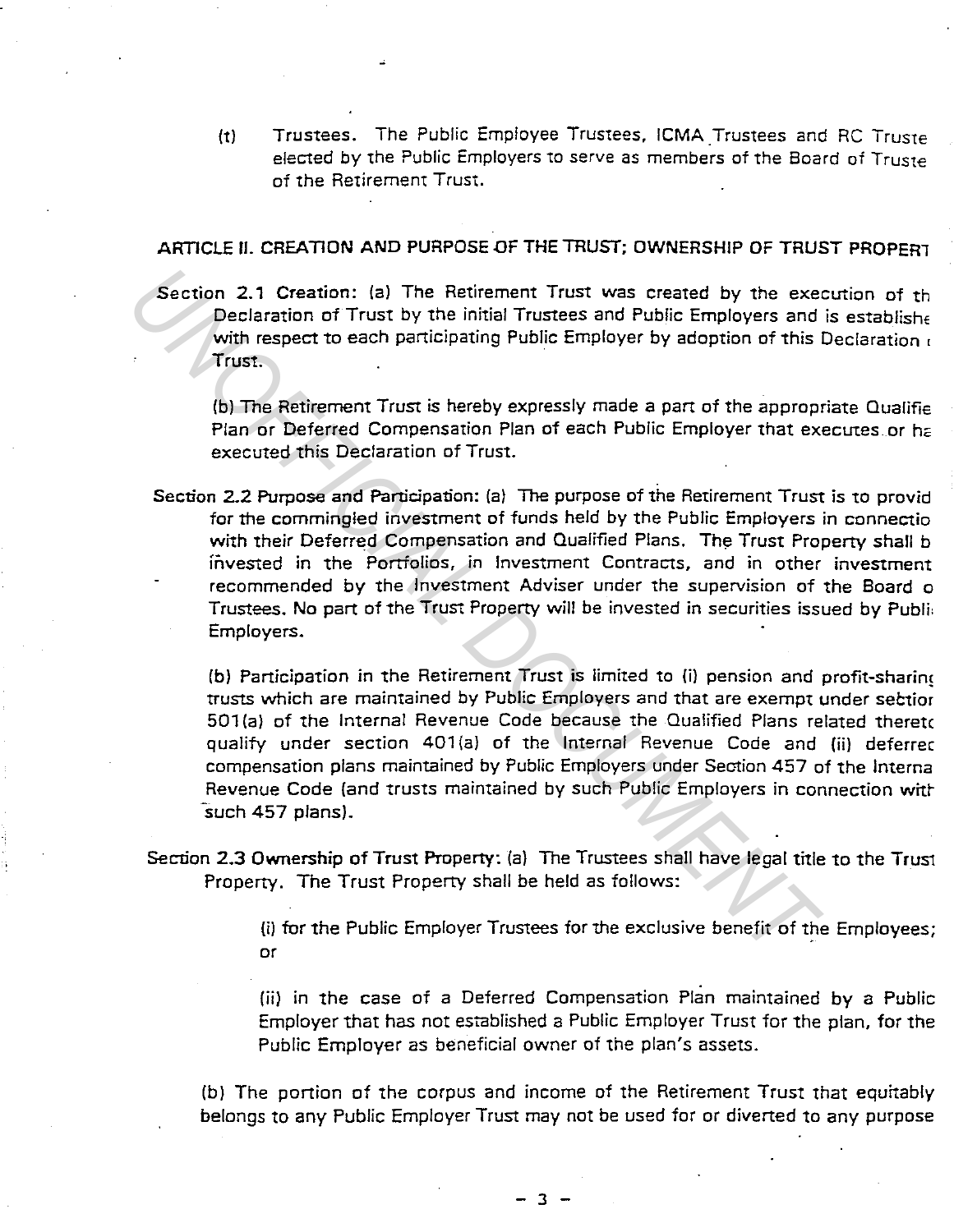other than for the exclusive benefit of the Employees (or their beneficiaries) who a entitled to benefits under such Public Employer Trust.

(c) No employer's Public Employer Trust may assign any part of its equity or intere in the Retirement Trust, and any purported assignment of such equity or interest sha be void.

# ARTICLE III. TRUSTEES

Section 3.1 Number and Qualification of Trustees: (a)The Board of Trustees shall consist c nine Trustees. Five of the Trustees shall be full-time employees of a Public Employe (the Public Employee Trustees) who are authorized by such Public Employer to serv, as Trustee. The remaining four Trustees shall consist of two persons who, at the time of election to the Board of Trustees, are members or former members of the Executive Board of ICMA, and two persons who, at the time of election, are member! or former members of the Board of Directors of RC. One of the ICMA Trustees anc one of the RC Trustees shall, at the time of election, be full-time employees of Public Employers. **ARTICLE III. TRUSTEES**<br>
Section 3.1 Number and Qualification of Trustees: (a)The Board of Trustees sheep of the Trustees shell be full-time employees of a Pu<br>
the Public Employee Trustees. The remaining four Trustees shal

{b) No person may serve as a Trustee for more than two terms in any ten-year period.

Section 3.2 Election and Term: (a) Except for the Trustees appointed to fill vacancies pursuant to Section 3.5 hereof, the Trustees shall be elected by a vote of a majority of the voting Public Employers in accordance with the procedures set forth in the By-Laws.

(b) At the first election of Trustees, three Trustees shall be elected for a term of three years, three Trustees shall be elected for a term of two years and three Trustees shall be elected for a term of one year. At each subsequent election, three Trustees shall be elected, each to serve for a term of three years and until his or her successor is elected and qualified.

- Section 3.3 Nominations: The Trustees who are full-time employees of Public Employers shall serve as the Nominating Committee for the Public Employee Trustees. The Nominating Committee shall choose candidates for Public Employee Trustee in accordance with the procedures set forth in the By-Laws.
- Section 3.4 Resignation and Removal: (a) Any Trustee may resign as Trustee (without need for prior or subsequent accounting) by an instrument in writing signed by the Trustee and delivered to the other Trustees and such resignation shall be effective upon such delivery, or at a later date according to the terms of the instrument. Any of the Trustees may be removed for cause, by a vote of a majority of the Public Employers: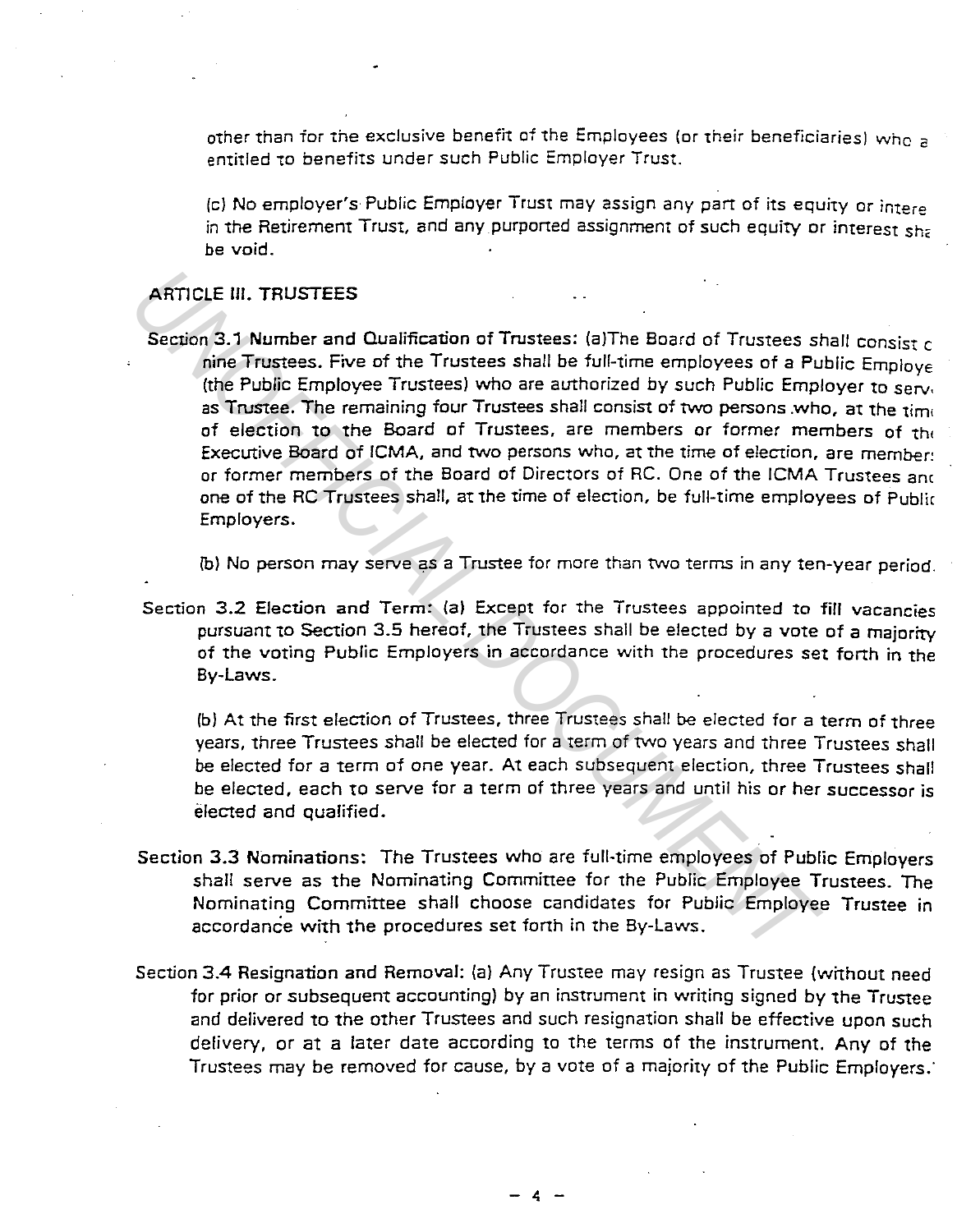(b) Each Public Employee Trustee shall resign his or her position as Trustee wi sixty days of the date on which he or she ceases to be a full-time employee  $\epsilon$ Public Employer.

- Section 3.5 Vacancies: The term of office of a Trustee shall terminate and a vacancy si occur in the event of his or her death, resignation, removal, adjudicated incompeter or other incapacity to perform the duties of the office of a Trustee. In the case c vacancy, the remaining Trustees shall appoint such person as they in their discret shall see fit (subject to the limitations set forth in this Section), to serve tor · unexpired portion of the term of the Trustee who has resigned or otherwise ceas to be a Trustee. The appointment shall be made by a written instrument signed b majority of the Trustees. The person appointed nust be the same type of Trusi (i.e., Public Employee Trustee, JCMA Trustee or F:C Trustee) as the person who r ceased to be a Trustee. An appointment of a Trus: ee may be made in anticipation a vacancy to occur at a later date by reason of retirement or resignation, provid that such appointment shall not become effective prior to such retirement resignation. Whenever a vacancy shall occur, until such vacancy is filled as provid in this Section 3.5, the Trustees in office, regardless of their number, shall have the powers granted to the Trustees and shall discharge all the duties imposed up. the Trustees by this Declaration. A written instru nent certifying the existence of vacancy signed by a majority of the Trustees shall be conclusive evidence of ti existence of such .vacancy. or other incapacity to perform the duties of the office of a Trustee. In vactory, the remaining Trustees shall appoint such person as they in the latter in the tractic to the limitations set forth in this Section), to unex
	- Section 3.6 Trustees Serve in Representative Capacity: By executing this Declaration, eac Public Employer agrees that the Public Employee Trustees elected by the Publ Employers are authorized to act as agents and repre;ematives of 1he Public Employe collectively.

# ARTICLE IV. POWERS OF TRUSTEES

- Section 4.1 General Powers: The Trustees shall have the power to conduct the business  $$ the Trust and to carry on its operations. Such power shall include, but shall not b limited to, the power to:
	- (a) receive the Trust Property from the Public Employers, Public Employer Trustee or the trustee or administrator under any Employer Trust;
	- (b) enter into a contract with an Investment Adviser providing, among othe things, tor the establishment and operation of the Portfolios, selection of th Investment Contracts in which the Trust Property may be invested, selectior of the other investments for the Trust Property and the payment of reasonabl, fees to the Investment Adviser and to any sub-investment adviser retained by the Investment Adviser;

- 5 -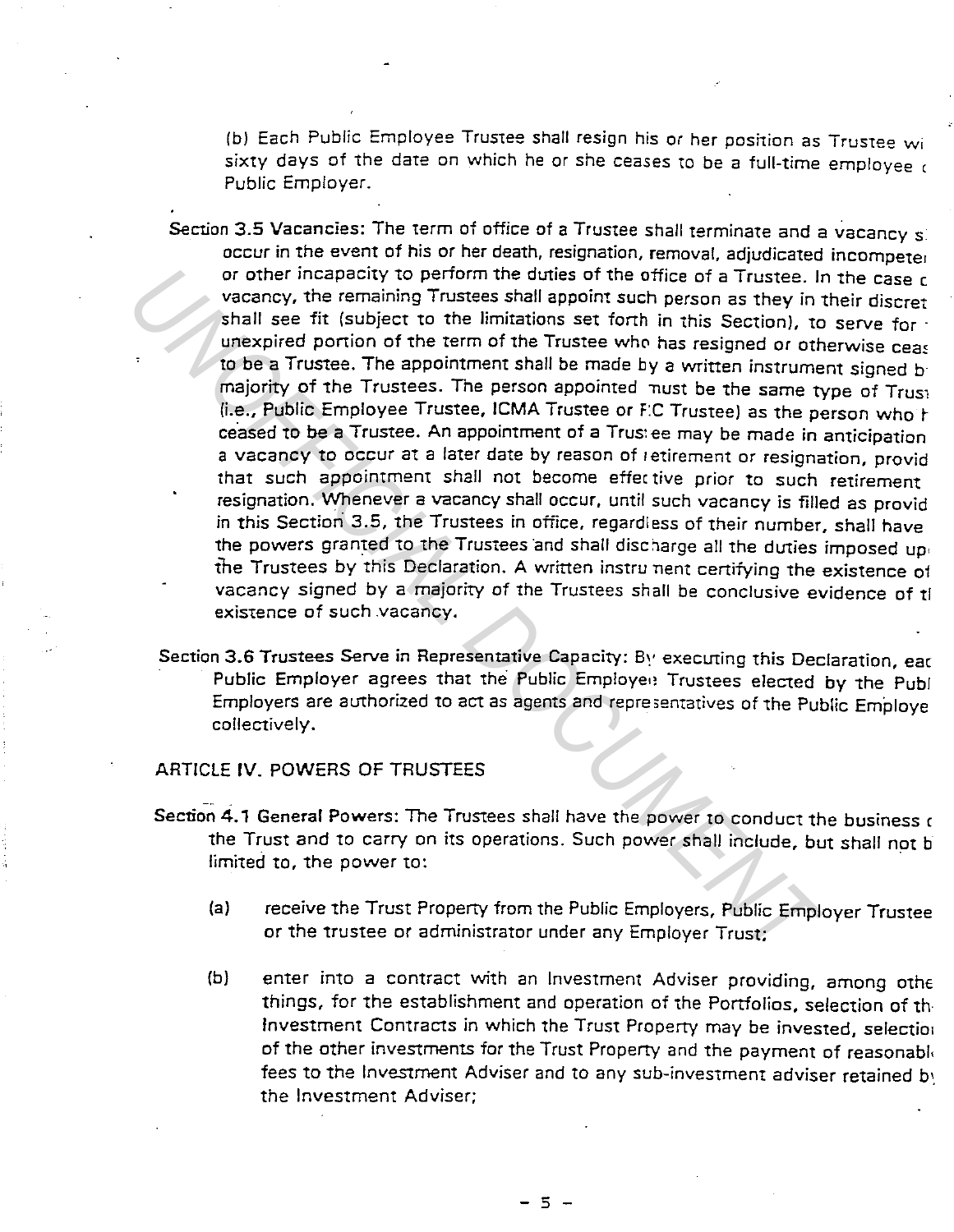- (c) review annually the performance of the Investment Adviser and apprc annually the contract with such Investment Adviser;
- (d) invest and reinvest the Trust Property in the Portfolios, the Investme Contracts and in any other investment recommended by the lnvestme Adviser, but not including securities issued by Public Employers, provided the if a Public Employer has directed that its monies be invested in one or me specified Portfolios or in an Investment Contract, the Trustees of  $t$ . Retirement Trust shall invest such monies in accordance with such direction.
- (el keep such portion of the Trust Property in cash or cash balances as ti Trustees, from time to time, may deem to be in the best interest of the Retirement Trust created hereby without liability for interest thereon;
- (f) accept and retain for such time as they may deem advisable any securities  $\frac{1}{10}$ other property received or acquired by them as Trustees hereunder, wheth or not such securities or other property would normally be purchased a investment hereunder;
- (g) cause any securities or other property held as part of the Trust Property to b registered in the name of the Retirement Trust or in the name of a nominet and to hold any investments in bearer form, but the books and records of th Trustees shall at all times show that all such investments are a part of th Trust Property;
- (h) make, execute, acknowledge, and deliver any and all documents of transference and conveyance and any and all other instruments that may be necessary c appropriate to carry out the powers herein granted;
- Iii vote upon any stock, bonds, or other securities; give general or special proxie or powers of attorney with or without power of substitution; exercise an conversion privileges, subscription rights, or other options, and make an payments incidental thereto; oppose, or consent to, or otherwise participate in corporate reorganizations or to other changes affecting corporate securities and delegate discretionary powers and pay any assessments or charges in connection therewith; and generally exercise any of the powers of an owne with respect to stocks, bonds, securities or other property held as part of the Trust Property; **Examples and state and state and is moneted to the state of that is moneted that is moneted that is moneted to the Transment Trust shall invest such monies in accordance with State Hender Trust stand invest such monies in** 
	- GI enter into contracts or arrangements for goods or services required ir connection with the operation of the Retirement Trust, including, but no limited to, contracts with custodians and contracts for the provision o administrative services;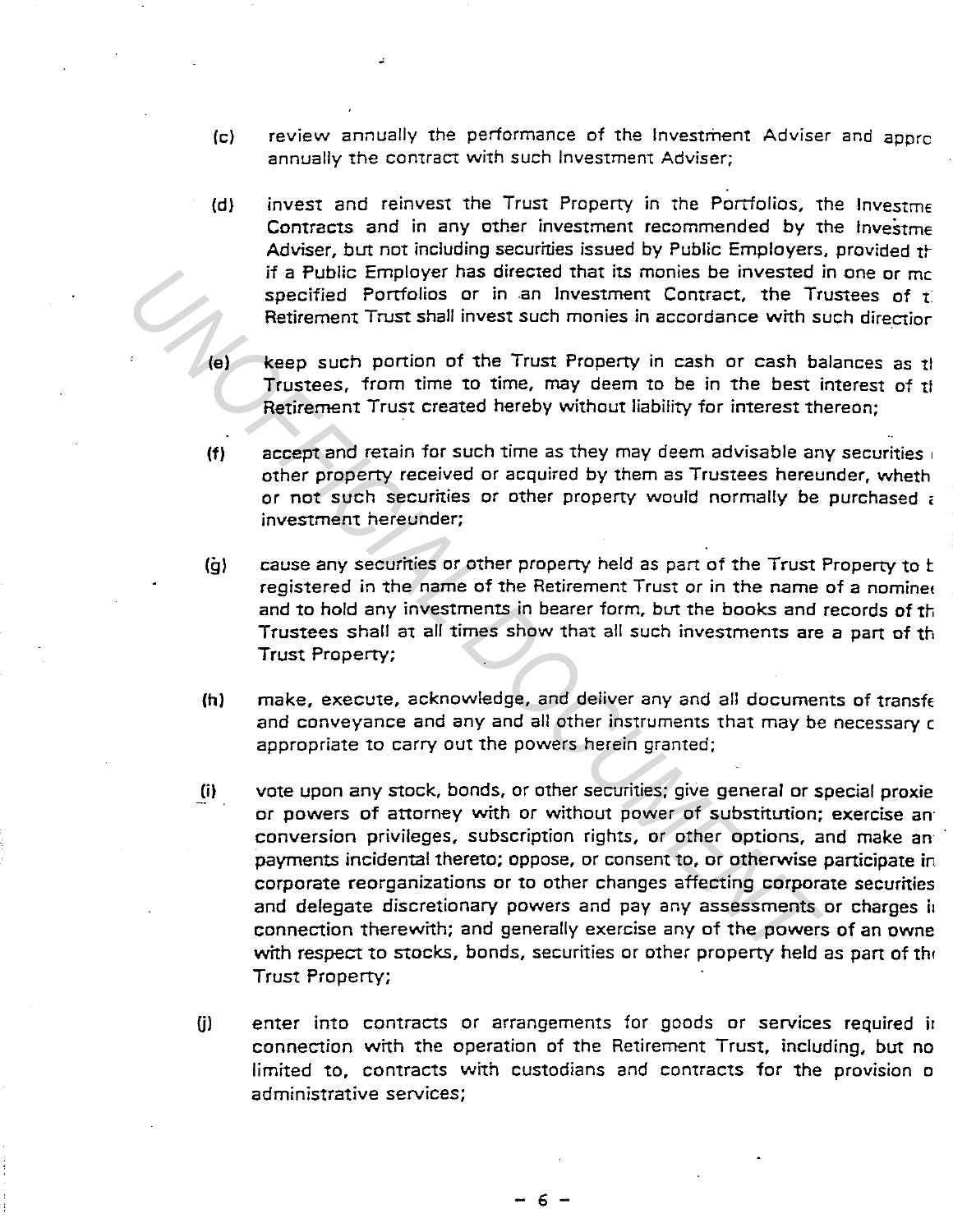- $(k)$  borrow or raise money for the purposes of the Retirement Trust in  $s_L$ amount, and upon such terms and conditions, as the Trustees shall deg advisable, provided that the aggregate amount of such borrowings shall r exceed 30% of the value of the Trust Property. No person lending money the Trustees shall be bound to see the application of the money lent or inquire into its validity, expediency or propriety or any such borrowing;
- (I) incur reasonable expenses as required for the operation of the Retirement  $Tr<sub>L</sub>$ and deduct such expenses from of the Trust Property;
- $(m)$  pay expenses properly allocable to the Trust Property incurred in connection with the Deferred Compensation Plans, Qualified Plans, or the Employer Trus and deduct such expenses from that portion of the Trust Property to while such expenses are properly allocable; (1) incur reasonable expenses as required for the operation of the Ret and deduct such expenses from of the Trust Property;<br> **(m)** Pay expenses property allocable to the Trust Property incurred with the Deferred Compensati
	- (n) pay out of the Trust Property all real and personal property taxes, income taxi and other taxes of any and all kinds which, in the opinion of the Trustees, a properly levied, or assessed under existing or future laws upon, or in respe of, the Trust Property and allocate any such taxes to the appropriate account
	- (o) adopt, amend and repeal the By-laws, provided that such By-laws are at , times consistent with the terms of this Declaration of Trust;
	- (p) employ persons to make available interests in the Retirement Trust 1 employers eligible to maintain a Deferred Compensation Plan under Section 45 or a Qualified Plan under Section 401 of the Internal Revenue Code;
	- (q) issue the Annual Report of the Retirement Trust, and the disclosure documem and other literature used by the Retirement Trust;
	- $\overline{r}$  in addition to conducting the investment program authorized in Section 4.1(d) make loans, including the purchase of debt obligations, provided that all sue. loans shall bear interest at the current market rate;
	- (s) contract for, and delegate any powers granted hereunder to, such officers agents, employees, auditors and attorneys as the Trustees may selecprovided that the Trustees may not delegate the powers set forth in paragraph (b), (c) and (o) of this Section 4.1 and may not delegate any powers if sue delegation would violate their fiduciary duties;
	- (t) provide for the indemnification of the Officers and Trustees of the Retiremer Trust and purchase fiduciary insurance;
	- (u) maintain books and records, including separate· accounts for each Publi Employer, Public Employer Trustee or Employer Trust and such addition<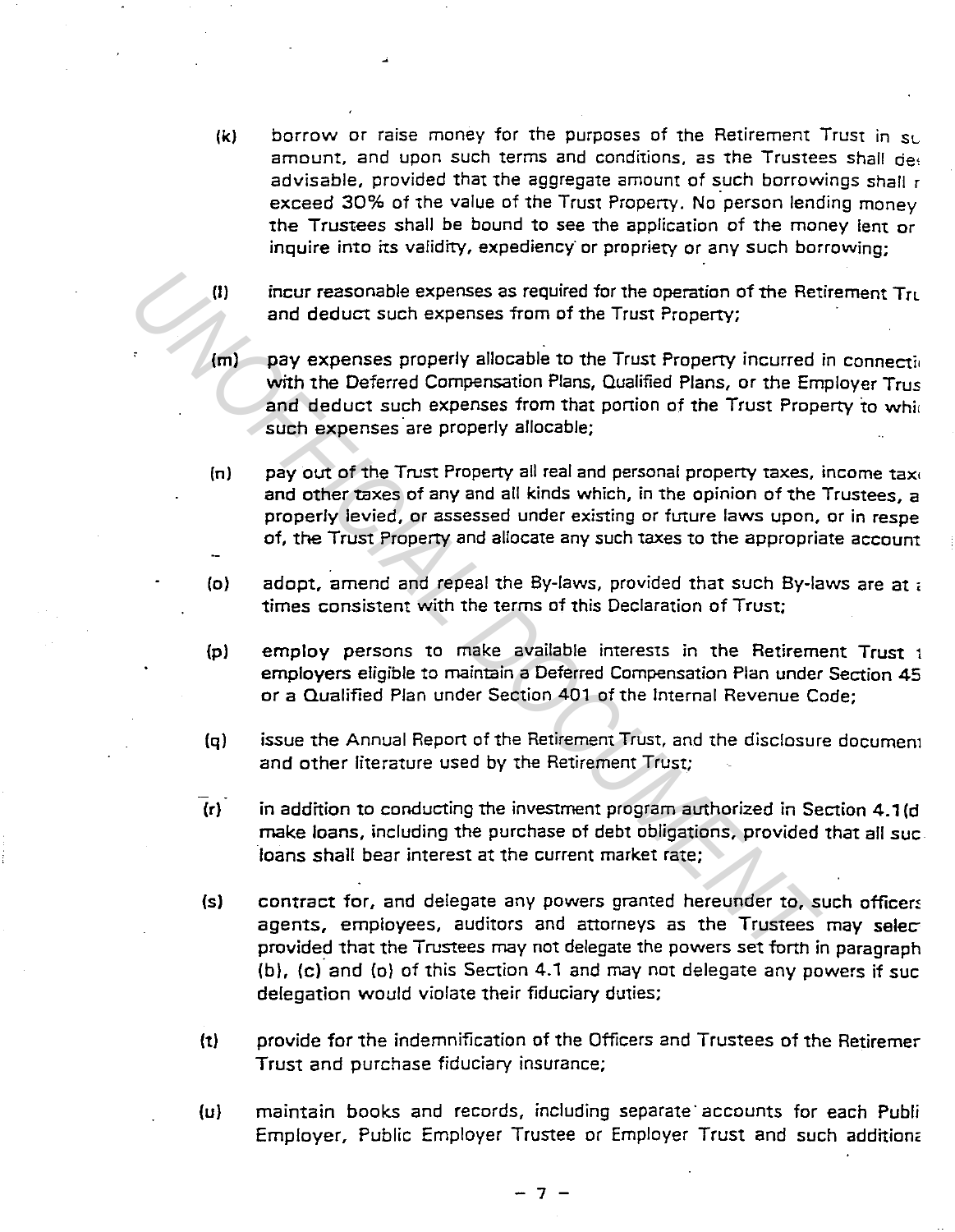separate accounts as are required under, and consistent with, the Deferre Compensation or Qualified Plan of each Public Employer; and

{v) do all such acts, take all such proceedings, and exercise all such rights an privileges, although not specifically mentioned herein, as the Trustees ma deem necessary or appropriate to administer the Trust Property and to carr out the purposes of the Retirement Trust.

- Section 4.2 Distribution of Trust Property: Distributions of the Trust property shall be made to, or on behalf of, the Public Employer or Public Employer Trustee, in accordance with the terms of the Deferred Compensation Plans, Qualified Plans or Employe Trusts. The Trustees of the Retirement Trust shall be fully protected in makinc payments in accordance with the directions of the Public Employers, Public Employe. Trustees or trustees or administrators of any Employer Trust without ascertaining whether such payments are in compliance with the provisions of the applicable Deferred Compensation or Quaiified Plan or Employer Trust. out the purposes of the Heurement Trust.<br>
Section 4.2 Distribution of Trust Property: Distributions of the Trust property<br> *Un, or* on behalf of, the Public Employer Trustee,<br>
with the terms of the Public Employer Trustee
	- Section 4.3 Execution of Instruments: The Trustees may unanimously designate any one or more of the Trustees to execute any instrument or document on behalf of all, including but not limited to the signing or endorsement of any check and the signing of any applications, insurance and other contracts, and the action of such designated Trustee or Trustees shall have the same force and effect as if taken by all the Trustees.

# ARTICLE V. DUTY OF CARE AND LIABILITY OF TRUSTEES

- Section 5.1 Duty of Care: In exercising the powers hereinbefore granted to the Trustees, the Trustees shall perform all acts within their authority for the exclusive purpose of providing benefits for the Public Employers in connection with non-trusteed Deferred Compensation Plans and for the Public Employer Trustees, and shall perform such acts with the care, skill, prudence and diligence in the circumstances then prevailing that a prudent person acting in a like capacity and familiar with such matters would use in the conduct of an enterprise of a like character and with like aims.
- Section 5.2 liability: The Trustees shall not be liable for any mistake of judgment or other action taken in good faith, and for any action taken or omitted in reliance in good faith upon the books of account or other records of the Retirement Trust, upon the opinion of counsel, or upon reports made to the Retirement Trust by any of its officers, employees or agents or by the Investment Adviser or any sub-investment adviser, accountant, appraiser or other expert or consultant selected with reasonable care by the Trustees, officers or employees of the Retirement Trust. The Trustees shall also not be liable for any loss sustained by the Trust Property by reason of any investment made in good faith and in accordance with the standard of care set forth in Section 5 .1 .